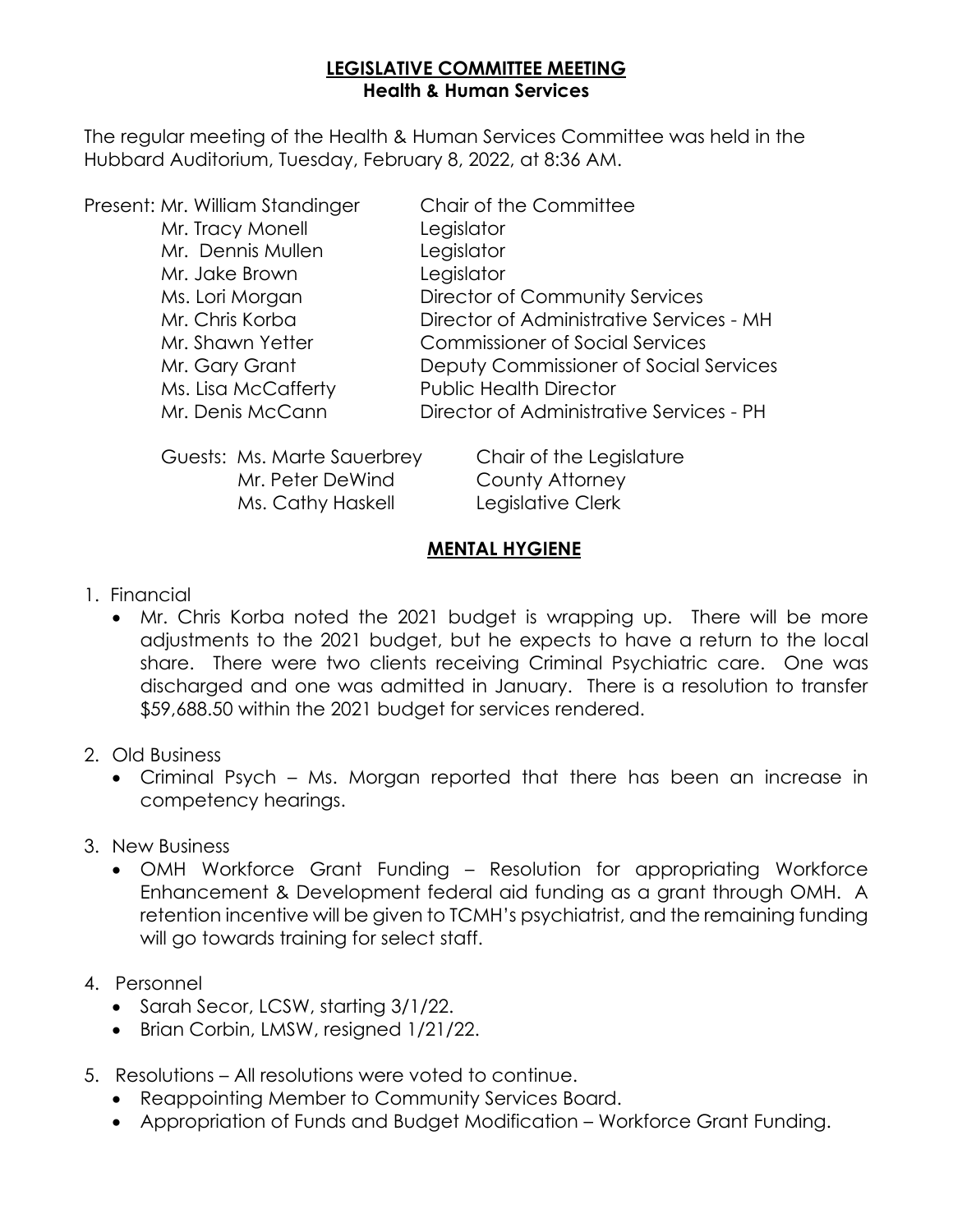- Transfer of Funds & 2021 Budget Modification Criminal Psych.
- 6. Proclamations
	- None.

Legislator Standinger asked for a motion to approve the January 4, 2022 HHS Committee minutes as written. Motion made by Legislator Monell. Seconded by Legislator Brown. Motion Carried.

#### **SOCIAL SERVICES**

- 1. Financial
	- Mr. Gary Grant shared that adjustments for the 2021 budget are continuing. He expects to have a return to local share at the end of the year. Day Care and Medicaid were under budget for 2021. Mr. Grant noted that he had to FOIL to get the amount the state owes us from 2016-2020 for Medicaid reconciliations. The amount exceeds \$1.3 million.
	- HEAP Funds Legislator Standinger asked about HEAP running out of money due to the increased fuel costs. Commissioner Yetter stated that he doesn't anticipate that becoming a problem.
- 2. Old Business
	- None.
- 3. New Business
	- Caseloads

During January, Cash Assistance increased 4 cases, with Family Assistance increasing 2 cases and Safety Net increasing 2 cases.

MA-Only increased 10 cases.

MA-SSI increased 1 case.

Total Individuals on Medicaid increased 15 cases to 3,794.

SNAP cases increased 40 cases.

Day Care decreased 10 cases. Family Enrichment continues to recruit and train providers.

Services decreased 13 cases.

See Caseload Summary and Charts.

- Tioga Career Center Report Unemployment in Tioga County remains below the state and federal averages.
- 4. Personnel Changes
	- William Cornell, P/T CSW, last day effective 1/13/22.
	- Lisa Sherwood, Community Services Worker, hired effective 1/18/22.
	- Lisa Williams, Office Specialist 1, hired effective 1/18/22.